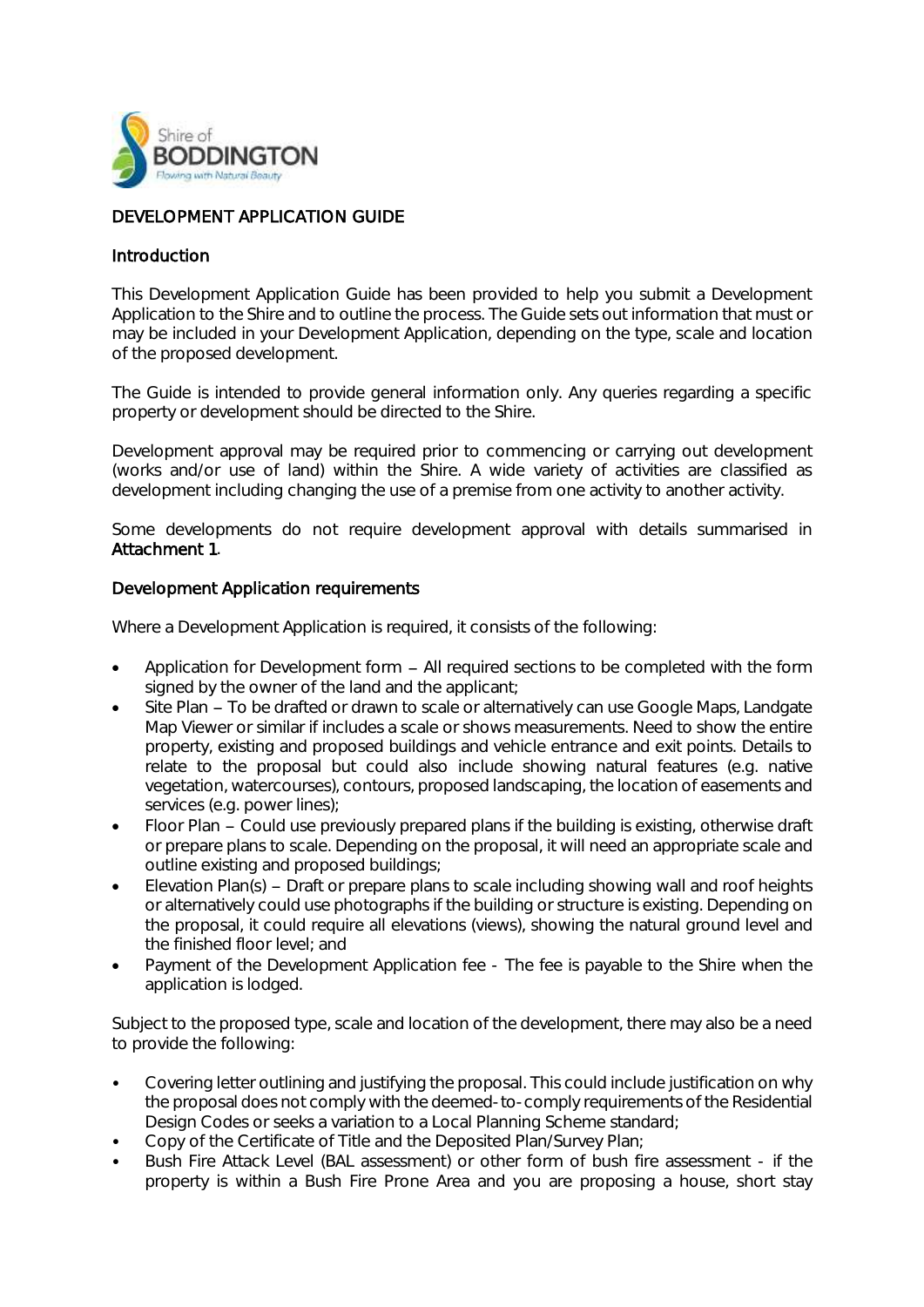accommodation, other form of habitable building or it is a 'vulnerable land use'. To check, please visit [https://maps.slip.wa.gov.au/landgate/bushfireprone/;](https://maps.slip.wa.gov.au/landgate/bushfireprone/) and

• Any other plan or information that the Shire may reasonably require to enable the application to be determined.

The Shire may waive some of the requirements if they are deemed irrelevant to the specific proposal.

## Processing Your Development Application

#### Initial check

When a Development Application is submitted, the Shire will initially check to see if all appropriate information and the fee have been provided by the applicant. If not, the applicant will be contacted to address any outstanding matters prior to further processing of the application. Detailed assessment of the application will only commence once all required information is received.

#### **Consultation**

Based on the requirements set out in the *Shire of Boddington Local Planning Scheme No. 3* (the Scheme), or the type, scale and location of the proposed development, the Shire is required to seek comments on some Development Applications before determining the application. This may require the Shire seeking comments from:

- Adjoining and nearby landowners;
- The broader community and other stakeholders;
- Relevant State Government or other agencies.

Where the Scheme sets no requirement to seek comments and where a proposal is unlikely to have a detrimental impact on neighbours, the Shire may determine there is no requirement to seek comments.

Where consultation is required, it will be 14 days for most Development Applications. More complex applications or those requiring input from State Government agencies are for 42 days. Additional time is required for consultation during holiday periods (such as Christmas or Easter).

#### **Determination**

Following the close of any required consultation, the Shire will consider whether the application can be determined under delegated authority or whether the application is required to be presented to Council for determination.

Most applications are determined under delegated authority by the Shire, where consistent with the Scheme, planning policies, other regulations and where no substantive/bona fide objections have been received through the consultation process.

If a bona fide objection is received in writing on an application, or the application cannot be determined under delegated authority for any other reason such as complexity of the application or variation(s) being sought, the application will be presented to Council for determination.

The Shire's approval of a Development Application is normally associated with conditions. The conditions need to be addressed and then suitably maintained by the applicant/landowner.